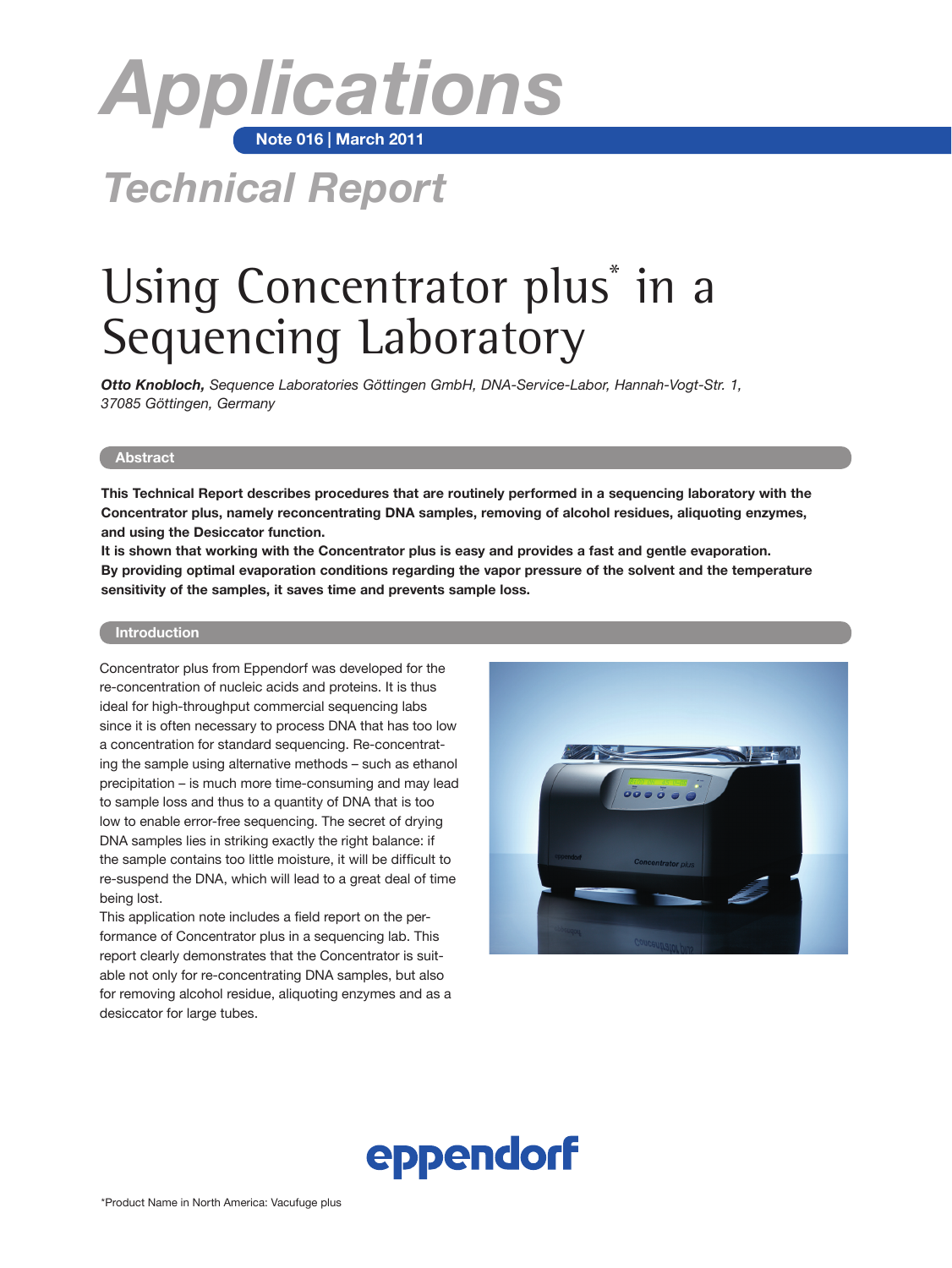## **Methods and Results**

As a rule, sequencing reactions are prepared in 0.2 mL tubes. To process them as efficiently as possible in the rotors of the Concentrator, the adapters used are the same as those for Eppendorf centrifuges (Eppendorf adapter for 0.2 mL PCR tubes, see order information).

#### **1. Re-concentrating DNA samples**

Insufficient concentrations of DNA samples frequently lead to unsuccessful results following cycle sequencing. Instead of precipitating the samples following photometric quantification and dissolving them in a suitably low volume (which is a sure-fire recipe for sample loss), we recommend to reconcentrate the samples with the aid of Concentrator plus at a temperature of 60 °C using Function V-AQ. With these parameters, a DNA sample dissolved in water will constrict from 150 μL to 10 μL in a mere 30 minutes, without any adverse effect on the ability of the DNA to be sequenced. The same test conditions are selected for re-concentrating primers that are designated for use in sequencing. When sensitive samples (such as proteins) have to be re-concentrated, it is possible to use a lower temperature without any problems whatsoever, provided that the duration of concentration is extended accordingly.

#### **2. Removing alcohol residues from the DNA sample**

Contamination of the sample with traces of ethanol may cause sequencing reactions to fail. Alcohol residues that are present in the DNA samples after precipitation and washing of the pellets may be removed within four minutes by using Function V-AL at a temperature of 60 °C.

#### **3. Aliquoting enzymes**

Aliquoting a small amount of enzyme (e.g. RNase) into a variety of test tubes is far too time-consuming if each amount is weighed individually. To produce aliquots with 1 mg enzyme each, 100 mg enzyme is dissolved in 1 mL liquid (e.g. water) and aliquoted into 96 standard micro test tubes in quantities of 10 μL using an Eppendorf Multipette plus. Each 10 μL enzyme solution completely evaporates within five minutes by using Function V-AQ at a temperature of 45 °C.

#### **4. Using the Desiccator function**

During the preparation of large amounts of plasmid DNA (maxi preparations), ethanol precipitation and centrifugation for DNA recovery is carried out in 25 mL or 50 mL tubes. If none of the special rotors offered for the Concentrator plus seems to be suitable for such large tubes, it is possible to remove ethanol and water residues using the Desiccator function. The test tubes are sealed using Parafilm®, the film is pierced and, after the rotor has been removed, the tubes are positioned in a stand (e.g. a polystyrene ring) and are transferred directly into the bowl. After the vacuum has been applied, the samples are incubated for 15 minutes at room temperature using Function D-AL. They are then free of alcohol residue and are dry to an extent that renders them ideal for re-suspending.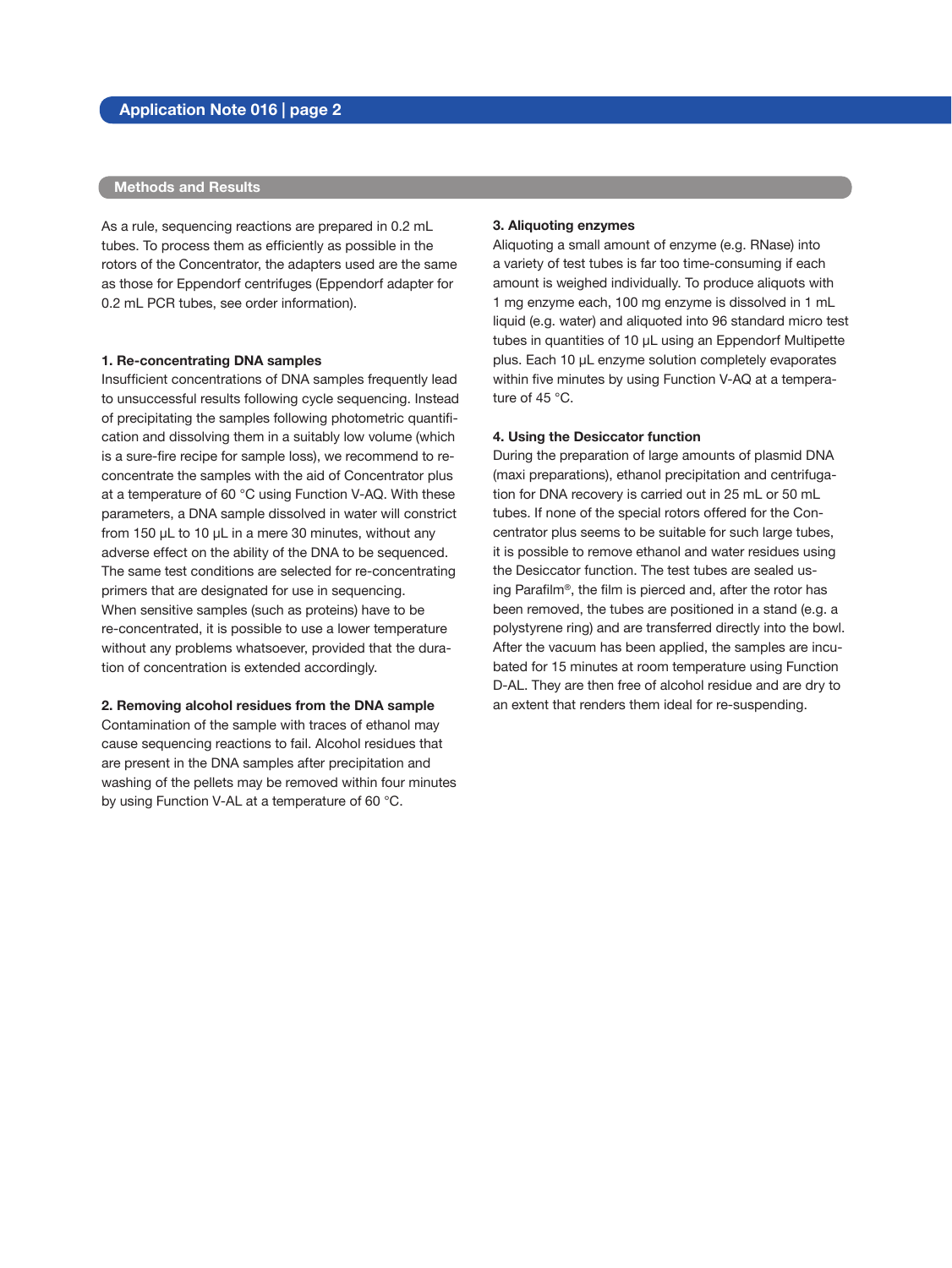### **Conclusions**

As shown by the examples mentioned above, the Concentrator plus is highly versatile and saves a great deal of time. It is able to meet the high throughput requirements of a professional sequencing laboratory thanks to the parallel sandwich use of two fixed-angle rotors, enabling preparation of up to 96 or 144 samples (in 1.5 mL or 0.5 mL tubes, respectively). Tool-free rotor exchange and operation without any additional rotor fastening means that even more invaluable time is saved.

A selection of different temperatures and various special functions guarantee flexible reaction conditions that are tailored to suit individual samples and solvents. Coupled with the high sample capacity, all of this combines to make Concentrator plus an indispensable assistant for our everyday routines.